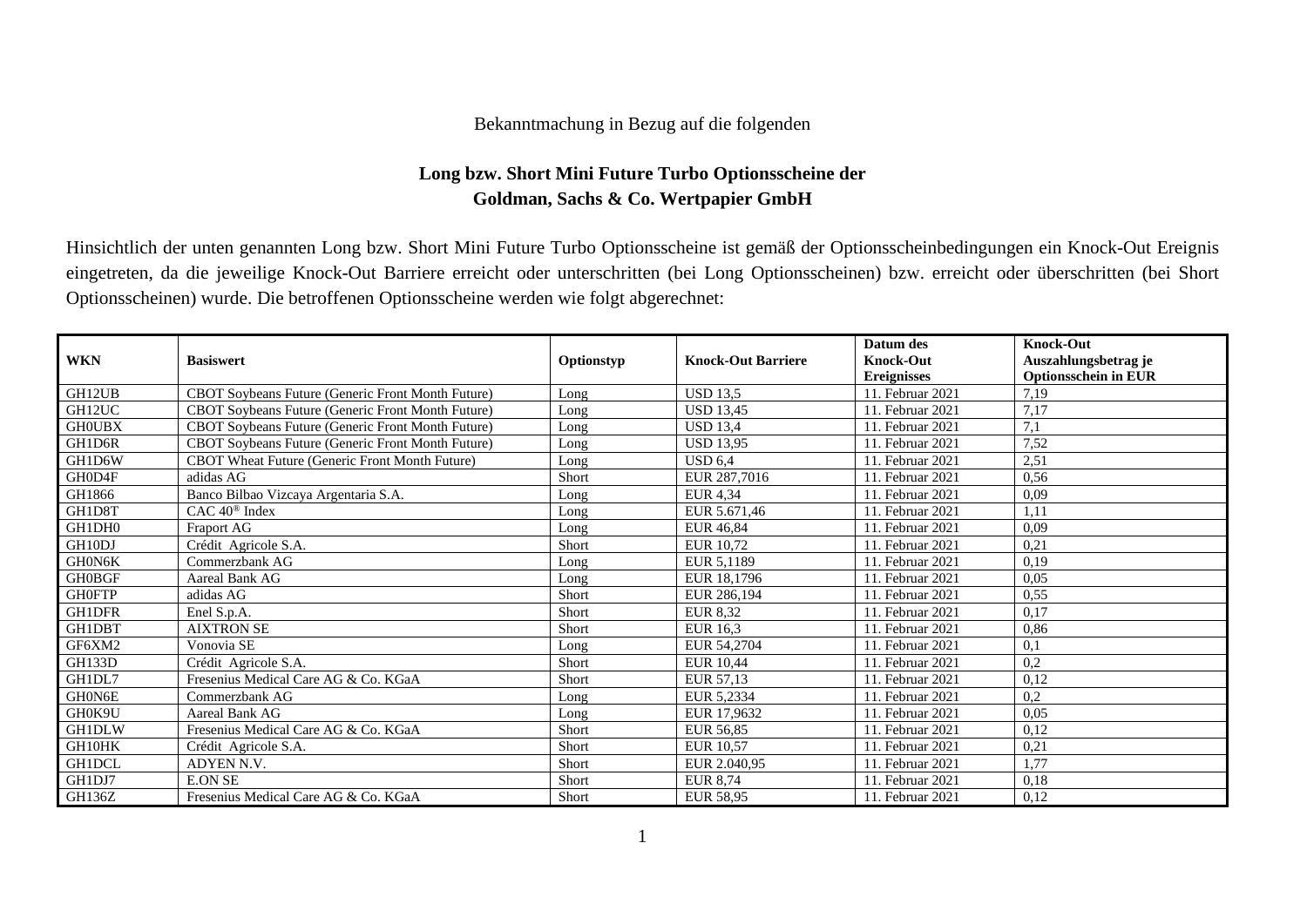|               |                                      |            |                           | Datum des          | <b>Knock-Out</b>            |
|---------------|--------------------------------------|------------|---------------------------|--------------------|-----------------------------|
| <b>WKN</b>    | <b>Basiswert</b>                     | Optionstyp | <b>Knock-Out Barriere</b> | <b>Knock-Out</b>   | Auszahlungsbetrag je        |
|               |                                      |            |                           | <b>Ereignisses</b> | <b>Optionsschein in EUR</b> |
| GH0N3Z        | Crédit Agricole S.A.                 | Short      | EUR 10,6563               | 11. Februar 2021   | 0,21                        |
| GH0N6F        | Commerzbank AG                       | Long       | EUR 5,275                 | 11. Februar 2021   | 0,2                         |
| <b>GH1DLU</b> | HeidelbergCement AG                  | Long       | EUR 62,75                 | 11. Februar 2021   | 0,12                        |
| GH1D8B        | Volkswagen AG                        | Short      | EUR 164,02                | 11. Februar 2021   | 0,34                        |
| GH0D07        | Aegon N.V.                           | Short      | EUR 3,7585                | 11. Februar 2021   | 0,07                        |
| GH1DJ9        | <b>E.ON SE</b>                       | Short      | <b>EUR 8,79</b>           | 11. Februar 2021   | 0,18                        |
| GH1DD5        | Beiersdorf AG                        | Long       | EUR 91,58                 | $11.$ Februar 2021 | 0,18                        |
| <b>GH136M</b> | Fresenius Medical Care AG & Co. KGaA | Short      | EUR 58,39                 | 11. Februar 2021   | 0,11                        |
| GH0N6G        | Commerzbank AG                       | Long       | EUR 5,1605                | 11. Februar 2021   | 0,19                        |
| GH0N4G        | Crédit Agricole S.A.                 | Short      | EUR 10,5192               | 11. Februar 2021   | $\overline{0,2}$            |
| <b>GH1DCJ</b> | ADYEN N.V.                           | Short      | EUR 2.011,79              | 11. Februar 2021   | 1,75                        |
| <b>GH136S</b> | Fresenius Medical Care AG & Co. KGaA | Short      | <b>EUR 58,67</b>          | 11. Februar 2021   | 0,12                        |
| <b>GH1DJM</b> | EssilorLuxottica SA                  | Long       | EUR 131,63                | 11. Februar 2021   | 0,26                        |
| <b>GH1DCK</b> | ABN AMRO Bank N.V.                   | Short      | <b>EUR 8,46</b>           | 11. Februar 2021   | 0,26                        |
| GH0N6H        | Commerzbank AG                       | Long       | EUR 5,2022                | 11. Februar 2021   | 0,2                         |
| GH1DEM        | Koninklijke D <sup>SM</sup> N.V.     | Long       | EUR 147,07                | 11. Februar 2021   | 0,29                        |
| <b>GH1DKM</b> | Fielmann AG                          | Short      | EUR 71,59                 | 11. Februar 2021   | 0,15                        |
| <b>GH1DJL</b> | EssilorLuxottica SA                  | $L$ ong    | EUR 132.33                | 11. Februar 2021   | 0,26                        |
| <b>GH0XVY</b> | Commerzbank AG                       | Long       | EUR 5,06                  | 11. Februar 2021   | $\overline{0,2}$            |
| GH1APQ        | ABN AMRO Bank N.V.                   | Short      | <b>EUR 8,55</b>           | 11. Februar 2021   | 0,27                        |
| GC56PY        | Aegon N.V.                           | Short      | EUR 3,7142                | 11. Februar 2021   | 0,07                        |
| GH1AT2        | Commerzbank AG                       | Long       | EUR 5,32                  | 11. Februar 2021   | 0,2                         |
| <b>GH1DCX</b> | ADYEN N.V.                           | Short      | EUR 2.078,47              | $11.$ Februar 2021 | 1,81                        |
| <b>GH0XVV</b> | Commerzbank AG                       | Long       | <b>EUR 5,08</b>           | 11. Februar 2021   | 0,19                        |
| <b>GH1DCS</b> | Aegon N.V.                           | Long       | EUR 3,67                  | 11. Februar 2021   | 0,07                        |
| GH1AT7        | Commerzbank AG                       | Long       | EUR 5,35                  | 11. Februar 2021   | 0,2                         |
| GH1DCQ        | ADYEN N.V.                           | Short      | EUR 2.151,5               | 11. Februar 2021   | 1,87                        |
| GH10FU        | Danone S.A.                          | Short      | <b>EUR 54,9</b>           | $11.$ Februar 2021 | 0,11                        |
| GH1885        | Danone S.A.                          | Short      | EUR 54,01                 | 11. Februar 2021   | 0,11                        |
| GH1886        | Danone S.A.                          | Short      | EUR 54,54                 | 11. Februar 2021   | 0,11                        |
| GH1887        | Danone S.A.                          | Short      | <b>EUR 54,27</b>          | 11. Februar 2021   | 0,11                        |
| GH10FX        | Danone S.A.                          | Short      | EUR 55,17                 | 11. Februar 2021   | 0,11                        |
| GH10FY        | Danone S.A.                          | Short      | <b>EUR 55,44</b>          | 11. Februar 2021   | 0,11                        |
| GH1895        | Danone S.A.                          | Short      | EUR 53,75                 | 11. Februar 2021   | 0,11                        |
| GH1DE8        | Ceconomy AG                          | Short      | EUR <sub>5</sub>          | 11. Februar 2021   | 0,3                         |
| GH1DE9        | Ceconomy AG                          | Short      | EUR $5,1$                 | 11. Februar 2021   | 0,26                        |
| <b>GH1DFY</b> | Ceconomy AG                          | Short      | <b>EUR 5,1</b>            | 11. Februar 2021   | 0,31                        |
| GH0D4L        | adidas AG                            | Short      | EUR 289,1013              | 11. Februar 2021   | 0,56                        |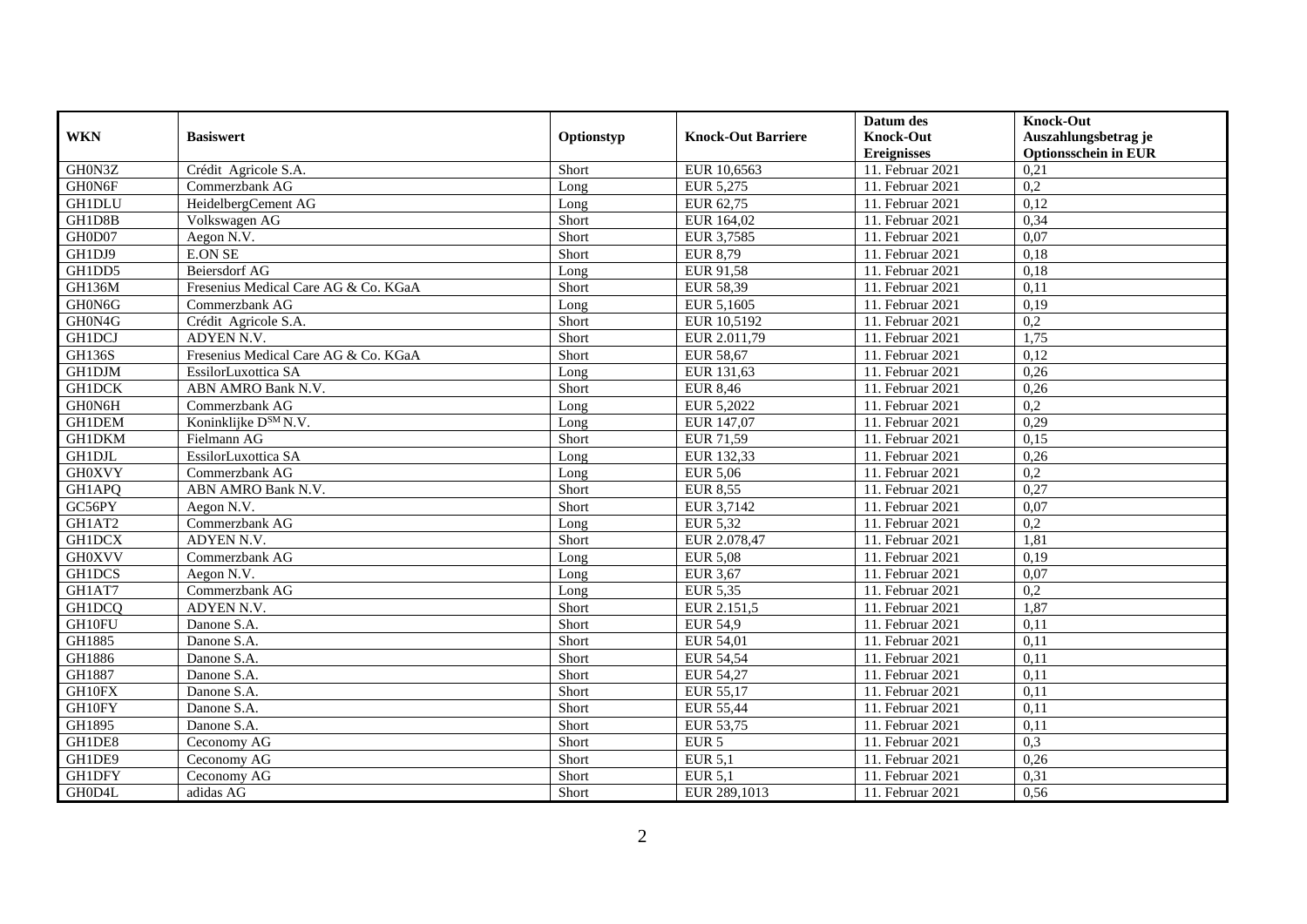|                      |                                                                     |            |                           | Datum des          | <b>Knock-Out</b>            |
|----------------------|---------------------------------------------------------------------|------------|---------------------------|--------------------|-----------------------------|
| <b>WKN</b>           | <b>Basiswert</b>                                                    | Optionstyp | <b>Knock-Out Barriere</b> | <b>Knock-Out</b>   | Auszahlungsbetrag je        |
|                      |                                                                     |            |                           | <b>Ereignisses</b> | <b>Optionsschein in EUR</b> |
| <b>GH1DFQ</b>        | Enel S.p.A.                                                         | Short      | <b>EUR 8,37</b>           | 11. Februar 2021   | 0,17                        |
| GH0XW1               | Commerzbank AG                                                      | Long       | <b>EUR 5,02</b>           | 11. Februar 2021   | 0,19                        |
| <b>GH136U</b>        | Fresenius Medical Care AG & Co. KGaA                                | Short      | EUR 59,24                 | 11. Februar 2021   | 0,12                        |
| <b>GH183N</b>        | Accor S.A.                                                          | Long       | <b>EUR 29,9</b>           | 11. Februar 2021   | 0,06                        |
| GH1D76               | Siemens Healthineers AG                                             | Short      | EUR 49,12                 | 11. Februar 2021   | 0,15                        |
| GH0D5R               | adidas AG                                                           | Short      | EUR 290,5107              | 11. Februar 2021   | 0,56                        |
| $\overline{GH}$ 136T | Fresenius Medical Care AG & Co. KGaA                                | Short      | EUR 59,52                 | 11. Februar 2021   | 0,12                        |
| GH1DG9               | Sodexo S.A.                                                         | Long       | <b>EUR 75,63</b>          | 11. Februar 2021   | 0,15                        |
| <b>GH138B</b>        | Fraport AG                                                          | Long       | EUR 46,3                  | 11. Februar 2021   | 0,09                        |
| <b>GH1DGV</b>        | Fraport AG                                                          | Long       | <b>EUR 46,6</b>           | 11. Februar 2021   | 0,09                        |
| <b>GH1DLB</b>        | Halma plc                                                           | Long       | GBP 24,81                 | 11. Februar 2021   | 0,06                        |
| GH15M2               | Airbus SE                                                           | Long       | EUR 90,93                 | 11. Februar 2021   | 0,18                        |
| <b>GH1DBA</b>        | TecDAX <sup>®</sup> (Performance Index)                             | Short      | EUR 3.518,79              | 11. Februar 2021   | 0,72                        |
| GH1D6L               | NYMEX Light, Sweet Crude Oil Future (Generic Front<br>Month Future) | Long       | <b>USD 58</b>             | 11. Februar 2021   | 1,39                        |
| GH1DFP               | Enel S.p.A.                                                         | Short      | <b>EUR 8,42</b>           | 11. Februar 2021   | 0,17                        |
| <b>GH0FVX</b>        | <b>AIXTRON SE</b>                                                   | Short      | EUR 16,999                | $11.$ Februar 2021 | 0,88                        |
| <b>GH0SJK</b>        | Ceconomy AG                                                         | Long       | <b>EUR 4.9</b>            | 11. Februar 2021   | 0,28                        |
| <b>GH1DFW</b>        | Enel S.p.A.                                                         | Short      | <b>EUR 8,47</b>           | 11. Februar 2021   | 0,17                        |
| GH1DDQ               | Ceconomy AG                                                         | Long       | <b>EUR 4,9</b>            | 11. Februar 2021   | 0,19                        |
| GH1D86               | Rheinmetall AG                                                      | Short      | EUR 87,22                 | 11. Februar 2021   | 0,27                        |
| <b>GH1DEX</b>        | Carrefour S.A.                                                      | Long       | EUR 14,53                 | 11. Februar 2021   | 0,29                        |
| GH0BF8               | <b>AIXTRON SE</b>                                                   | Short      | EUR 17,1526               | 11. Februar 2021   | 0,88                        |
| GH1AKM               | HeidelbergCement AG                                                 | Short      | EUR 63,91                 | 11. Februar 2021   | 0,13                        |
| GH0G07               | <b>BNP</b> Paribas S.A.                                             | Short      | EUR 45,7048               | 11. Februar 2021   | 0.09                        |
| GH1D91               | Volkswagen AG                                                       | Short      | EUR 164,83                | 11. Februar 2021   | 0,34                        |
| <b>GHOHPS</b>        | Aegon $N.V.$                                                        | Short      | EUR 3,8091                | 11. Februar 2021   | 0.07                        |
| <b>GH1AKY</b>        | HeidelbergCement AG                                                 | Short      | EUR 64,22                 | 11. Februar 2021   | 0,13                        |
| <b>GH1DFB</b>        | ConocoPhillips                                                      | Long       | <b>USD 46,79</b>          | $11.$ Februar 2021 | 0,11                        |
| <b>GH1ALN</b>        | Snap Inc.                                                           | Short      | <b>USD 64,28</b>          | 11. Februar 2021   | 3,37                        |
| GH1DF2               | <b>Ballard Power Systems Inc</b>                                    | Long       | <b>USD 40,37</b>          | 11. Februar 2021   | 3,03                        |
| <b>GH130R</b>        | Advanced Micro Devices, Inc.                                        | Short      | <b>USD 93,27</b>          | 11. Februar 2021   | 0,49                        |
| <b>GH1DFK</b>        | <b>CSX</b> Corporation                                              | Short      | <b>USD 88,41</b>          | 11. Februar 2021   | 0,15                        |
| GH0FP5               | MasterCard Incorporated                                             | Short      | <b>USD 345,2515</b>       | 11. Februar 2021   | 0,86                        |
| GH15KB               | <b>BIOGEN INC.</b>                                                  | Short      | <b>USD 277,97</b>         | 11. Februar 2021   | 0,09                        |
| <b>GH1DHF</b>        | General Electric Company                                            | Long       | <b>USD 11,42</b>          | 11. Februar 2021   | 0,36                        |
| GH1D92               | Moderna Inc                                                         | Short      | <b>USD 181,07</b>         | 11. Februar 2021   | 1,66                        |
| GH1DDB               | <b>Ballard Power Systems Inc</b>                                    | Long       | <b>USD 36,34</b>          | 11. Februar 2021   | 2,73                        |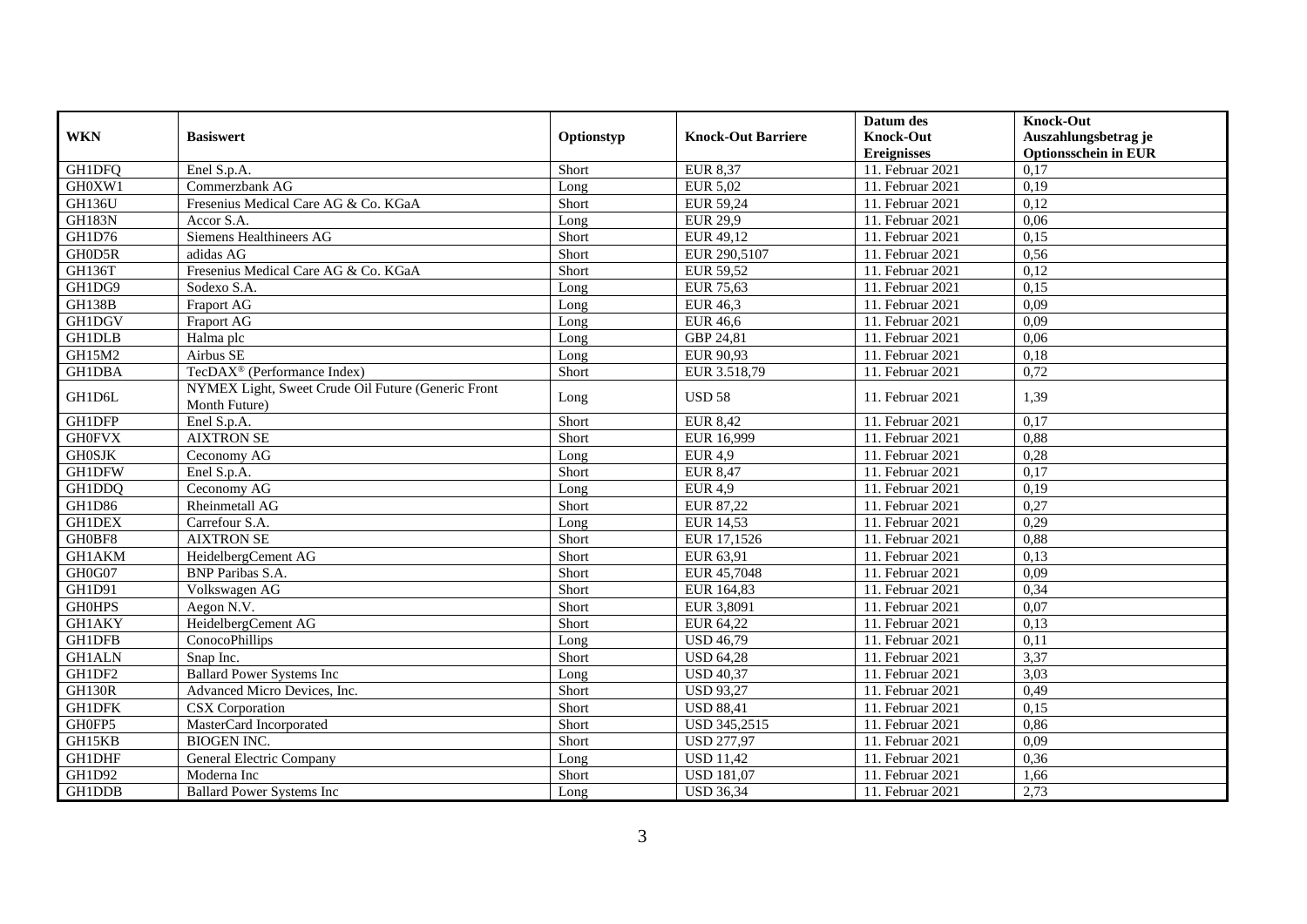|                      |                                      |            |                                | Datum des          | <b>Knock-Out</b>            |
|----------------------|--------------------------------------|------------|--------------------------------|--------------------|-----------------------------|
| <b>WKN</b>           | <b>Basiswert</b>                     | Optionstyp | <b>Knock-Out Barriere</b>      | <b>Knock-Out</b>   | Auszahlungsbetrag je        |
|                      |                                      |            |                                | <b>Ereignisses</b> | <b>Optionsschein in EUR</b> |
| GH1DB7               | Accenture plc                        | Long       | <b>USD 257,24</b>              | 11. Februar 2021   | 0,42                        |
| <b>GH1DJA</b>        | Ford Motor Company                   | Long       | $\overline{\text{USD 11}}$ ,77 | 11. Februar 2021   | 0,28                        |
| <b>GH1DDF</b>        | Baidu, Inc.                          | Short      | <b>USD 304,14</b>              | 11. Februar 2021   | 1,04                        |
| <b>GH1DCP</b>        | The Boeing Company                   | Long       | <b>USD 214,68</b>              | 11. Februar 2021   | 0,05                        |
| GF3PFS               | Nvidia Corporation                   | Short      | USD 604,9839                   | 11. Februar 2021   | 2,58                        |
| <b>GH1DKE</b>        | The Home Depot, Inc.                 | Short      | <b>USD 279,23</b>              | 11. Februar 2021   | 0,47                        |
| GH1D7Q               | Moderna Inc                          | Short      | <b>USD 178,84</b>              | 11. Februar 2021   | 1,64                        |
| <b>GH1DGK</b>        | Ford Motor Company                   | Long       | <b>USD 11.69</b>               | 11. Februar 2021   | 0,28                        |
| <b>GH1DCR</b>        | The Boeing Company                   | Long       | <b>USD 213,57</b>              | 11. Februar 2021   | 0,05                        |
| <b>GH1DDG</b>        | Baidu, Inc.                          | Short      | <b>USD 308,42</b>              | 11. Februar 2021   | 1,06                        |
| GH0HP0               | Applied Materials, Inc.              | Short      | <b>USD 108,8971</b>            | 11. Februar 2021   | 0,37                        |
| GH1D8R               | Moderna Inc                          | Short      | <b>USD 179,89</b>              | 11. Februar 2021   | 1,65                        |
| GH1DM6               | Honeywell International Inc.         | Long       | <b>USD 202,06</b>              | 11. Februar 2021   | 0,33                        |
| GH1DGP               | Ford Motor Company                   | Long       | <b>USD 11.61</b>               | 11. Februar 2021   | 0,28                        |
| GH1DDL               | Baidu, Inc.                          | Short      | <b>USD 306,28</b>              | 11. Februar 2021   | 1,05                        |
| <b>GH1DBY</b>        | The Boeing Company                   | Long       | <b>USD 211,34</b>              | 11. Februar 2021   | 0,05                        |
| GH1DC3               | The Boeing Company                   | Long       | <b>USD 212,46</b>              | 11. Februar 2021   | 0,05                        |
| GH1DG7               | Expedia Group, Inc.                  | Short      | <b>USD 146,04</b>              | 11. Februar 2021   | 0,37                        |
| <b>GFOWRM</b>        | Dow Jones Industrial Average® Index  | Short      | USD 31.515,802                 | 11. Februar 2021   | 0,53                        |
| GH0423               | Dow Jones Industrial Average® Index  | Short      | USD 31.498,339                 | 11. Februar 2021   | 0,53                        |
| <b>GH1DAD</b>        | FTSE 100 Index                       | Long       | GBP 6.520                      | 11. Februar 2021   | 1,41                        |
| GH1DA2               | FTSE 100 Index                       | Long       | GBP 6.520                      | 11. Februar 2021   | 1,48                        |
| GH0XY3               | CME Group Inc.                       | Long       | <b>USD 181,6</b>               | 11. Februar 2021   | 0,28                        |
| <b>GH136Y</b>        | Fresenius Medical Care AG & Co. KGaA | Short      | <b>EUR 59,8</b>                | 11. Februar 2021   | 0,12                        |
| GH0D4K               | adidas AG                            | Short      | EUR 291,9104                   | 11. Februar 2021   | 0,57                        |
| GH1APA               | Aegon N.V.                           | Short      | <b>EUR 3,83</b>                | 11. Februar 2021   | 0,08                        |
| GH0FP7               | MasterCard Incorporated              | Short      | <b>USD 346,8799</b>            | 11. Februar 2021   | 0,86                        |
| <b>GH1DHE</b>        | General Electric Company             | Long       | <b>USD 11,35</b>               | 11. Februar 2021   | 0,36                        |
| $\overline{GH}$ 1AQ4 | Applied Materials, Inc.              | Short      | <b>USD 109.38</b>              | 11. Februar 2021   | 0,38                        |
| <b>GH1ALP</b>        | Snap Inc.                            | Short      | <b>USD 64,82</b>               | 11. Februar 2021   | 3,41                        |
| <b>GH1DDT</b>        | Caterpillar Inc.                     | Long       | <b>USD 197,07</b>              | 11. Februar 2021   | 0,47                        |
| <b>GH1DDV</b>        | American Express Company             | Short      | <b>USD 128,52</b>              | 11. Februar 2021   | 0,22                        |
| <b>GH1DBL</b>        | Apple Inc.                           | Long       | <b>USD 135,57</b>              | 11. Februar 2021   | 0,33                        |
| <b>GH0BGL</b>        | ASML Holding N.V.                    | Short      | EUR 475,1519                   | 11. Februar 2021   | 0.92                        |
| <b>GH0HHE</b>        | Salesforce.com, Inc.                 | Short      | USD 241,9122                   | 11. Februar 2021   | 0,6                         |
| GH1DDY               | Caterpillar Inc.                     | Long       | <b>USD 196,05</b>              | 11. Februar 2021   | 0,47                        |
| GH1DGM               | Ford Motor Company                   | Long       | <b>USD 11,52</b>               | 11. Februar 2021   | 0,28                        |
| GH1DHD               | General Electric Company             | Long       | <b>USD 11,29</b>               | 11. Februar 2021   | 0,36                        |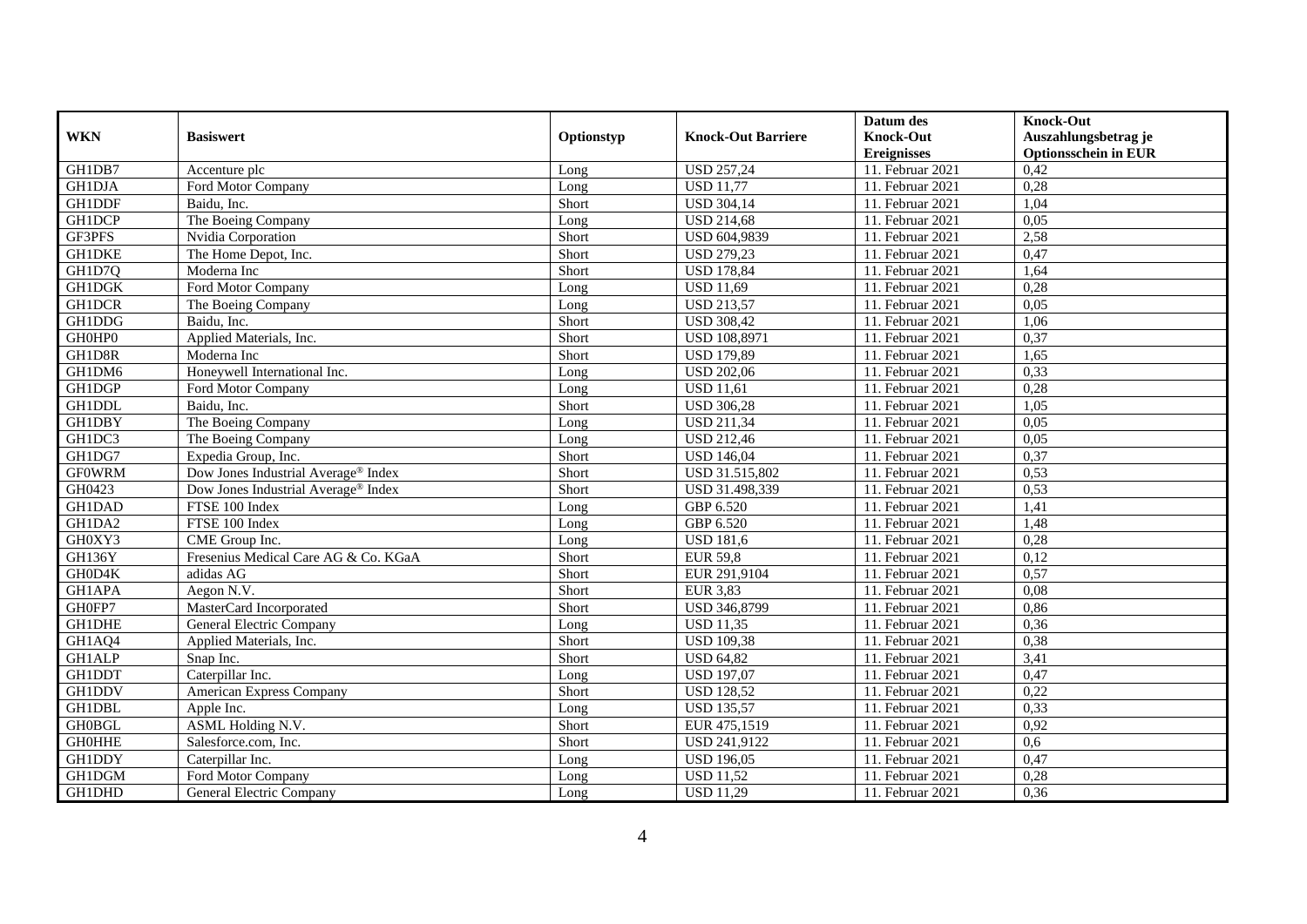|               |                                         |            |                           | Datum des          | <b>Knock-Out</b>            |
|---------------|-----------------------------------------|------------|---------------------------|--------------------|-----------------------------|
| <b>WKN</b>    | <b>Basiswert</b>                        | Optionstyp | <b>Knock-Out Barriere</b> | <b>Knock-Out</b>   | Auszahlungsbetrag je        |
|               |                                         |            |                           | <b>Ereignisses</b> | <b>Optionsschein in EUR</b> |
| <b>GH0SGV</b> | Booking Holdings Inc.                   | Short      | USD 2.170,0723            | 11. Februar 2021   | 0,35                        |
| GH1AM7        | Snap Inc.                               | Short      | <b>USD 65,37</b>          | 11. Februar 2021   | 3,43                        |
| GH0FP6        | MasterCard Incorporated                 | Short      | <b>USD 348,5082</b>       | 11. Februar 2021   | 0,86                        |
| GF430B        | Weibo Corporation                       | Short      | <b>USD 58,6568</b>        | 11. Februar 2021   | 0,3                         |
| <b>GH1ATL</b> | ConocoPhillips                          | Long       | <b>USD 45,921</b>         | 11. Februar 2021   | 0,11                        |
| GH041H        | PayPal Holdings, Inc.                   | Short      | <b>USD 293,4434</b>       | 11. Februar 2021   | 0,73                        |
| GH0HP1        | Applied Materials, Inc.                 | Short      | USD 110,0292              | 11. Februar 2021   | 0,37                        |
| <b>GH1DCU</b> | <b>BIOGEN INC.</b>                      | Short      | <b>USD 280,05</b>         | 11. Februar 2021   | 0,1                         |
| GH1D7H        | Siemens Healthineers AG                 | Short      | EUR 49,35                 | 11. Februar 2021   | 0,15                        |
| <b>GH1DAC</b> | Moderna Inc                             | Short      | <b>USD 182,41</b>         | 11. Februar 2021   | 1,67                        |
| GH0D6O        | Applied Materials, Inc.                 | Short      | <b>USD 110,6012</b>       | 11. Februar 2021   | 0,37                        |
| <b>GH182B</b> | Anheuser-Busch InBev N.V.               | Long       | EUR 52,59                 | 11. Februar 2021   | 0,1                         |
| <b>GH0BGM</b> | ASML Holding N.V.                       | Short      | EUR 477,7356              | 11. Februar 2021   | 0,93                        |
| <b>GH1DCV</b> | <b>BIOGEN INC.</b>                      | Short      | <b>USD 281,78</b>         | 11. Februar 2021   | 0,1                         |
| GH0HP4        | Applied Materials, Inc.                 | Short      | <b>USD 111,1708</b>       | 11. Februar 2021   | 0,37                        |
| <b>GH0HTA</b> | Alibaba Group Holding Limited           | Short      | USD 273,8719              | 11. Februar 2021   | 0,68                        |
| GH0HV7        | Alibaba Group Holding Limited           | Short      | USD 271,2934              | 11. Februar 2021   | 0,67                        |
| <b>GH1DLH</b> | Henkel AG & Co KGaA                     | $L$ ong    | EUR 86.91                 | 11. Februar 2021   | 0,17                        |
| <b>GH0HUB</b> | Alibaba Group Holding Limited           | Short      | <b>USD 272,5826</b>       | 11. Februar 2021   | 0,68                        |
| <b>GH136V</b> | Fresenius Medical Care AG & Co. KGaA    | Short      | EUR 60,08                 | 11. Februar 2021   | 0,12                        |
| <b>GH1DFA</b> | ConocoPhillips                          | Long       | <b>USD 45,63</b>          | 11. Februar 2021   | 0,11                        |
| <b>GH1DGL</b> | Ford Motor Company                      | Long       | <b>USD 11,44</b>          | 11. Februar 2021   | 0,28                        |
| GH1DK3        | <b>Halliburton Company</b>              | Long       | <b>USD 19.6</b>           | 11. Februar 2021   | 0,06                        |
| GH0D5W        | Applied Materials, Inc.                 | Short      | <b>USD 111,7903</b>       | 11. Februar 2021   | 0,38                        |
| GH1DM9        | Facebook, Inc.                          | Long       | <b>USD 268,7</b>          | 11. Februar 2021   | 0,64                        |
| GH1DDE        | Bechtle AG                              | Short      | EUR 171,59                | 11. Februar 2021   | 0,53                        |
| <b>GHOHPX</b> | ASML Holding N.V.                       | Short      | EUR 480,4062              | 11. Februar 2021   | 0,93                        |
| GH1D7E        | Moderna Inc                             | Short      | <b>USD 183,94</b>         | 11. Februar 2021   | 1.69                        |
| <b>GH0XRH</b> | $\overline{\text{AEX-Index}^{\otimes}}$ | Short      | EUR 664,32                | 11. Februar 2021   | 0,13                        |
| GH1D9E        | Vonovia SE                              | Short      | EUR 55,25                 | 11. Februar 2021   | 0,11                        |
| GH1DBM        | Apple Inc.                              | Long       | <b>USD 134,87</b>         | 11. Februar 2021   | 0,32                        |
| GH0D4N        | adidas AG                               | Short      | EUR 293,3198              | 11. Februar 2021   | 0,57                        |
| GF42TV        | Square Inc                              | Short      | <b>USD 268,3572</b>       | 11. Februar 2021   | 1,14                        |
| <b>GH0KBJ</b> | Booking Holdings Inc.                   | Short      | USD 2.182,8909            | 11. Februar 2021   | 0,35                        |
| <b>GH1ATJ</b> | Citigroup Inc.                          | Long       | <b>USD 62,92</b>          | 11. Februar 2021   | 0,1                         |
| GH1DHC        | General Electric Company                | Long       | <b>USD 11,22</b>          | 11. Februar 2021   | 0,35                        |
| <b>GH1ATC</b> | Citigroup Inc.                          | Long       | <b>USD 62,6</b>           | 11. Februar 2021   | 0,1                         |
| GH0K9D        | Applied Materials, Inc.                 | Short      | <b>USD 112,5246</b>       | 11. Februar 2021   | 0,38                        |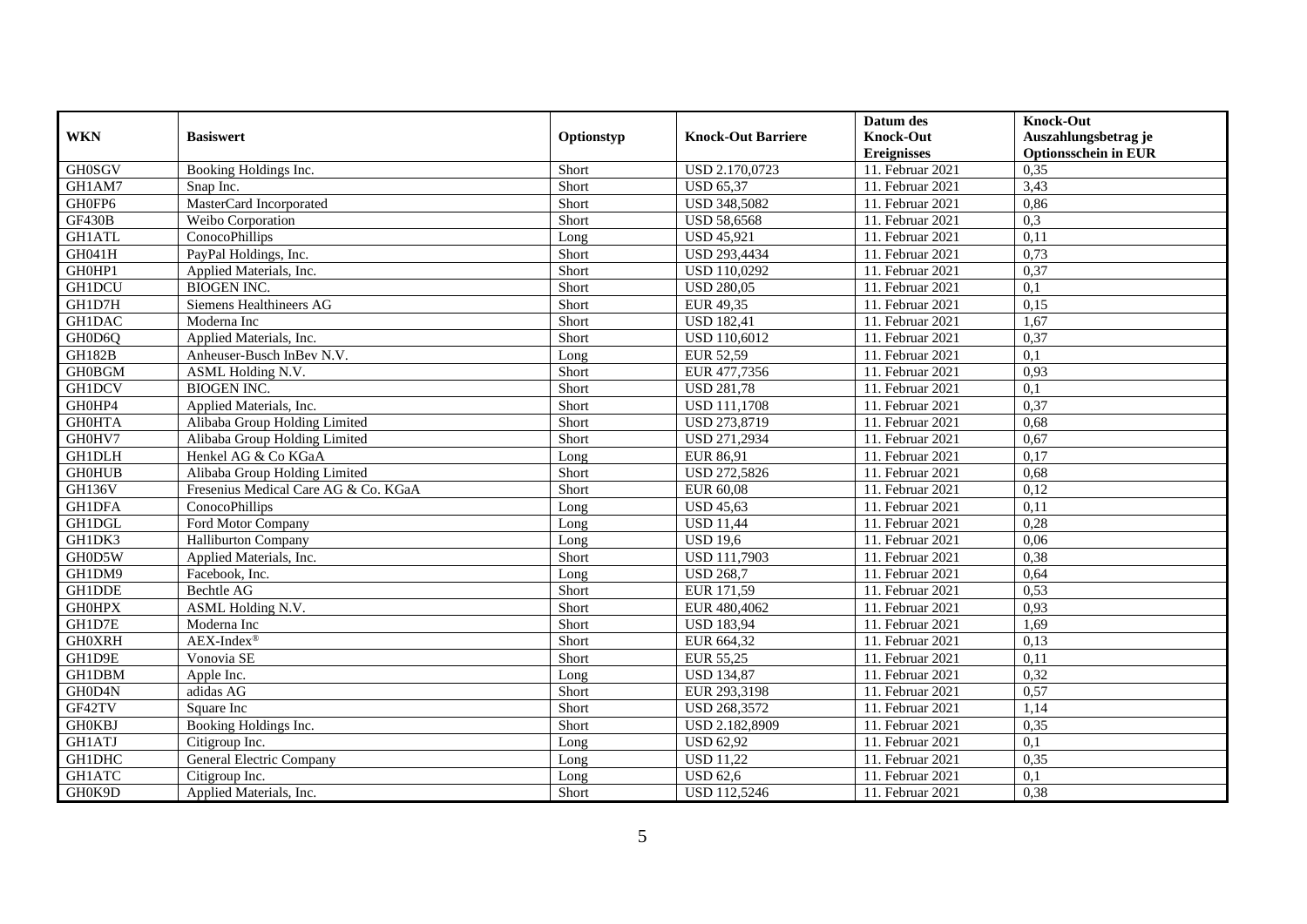|               |                                      |            |                           | Datum des          | <b>Knock-Out</b>            |
|---------------|--------------------------------------|------------|---------------------------|--------------------|-----------------------------|
| <b>WKN</b>    | <b>Basiswert</b>                     | Optionstyp | <b>Knock-Out Barriere</b> | <b>Knock-Out</b>   | Auszahlungsbetrag je        |
|               |                                      |            |                           | <b>Ereignisses</b> | <b>Optionsschein in EUR</b> |
| GH1DK7        | <b>Halliburton Company</b>           | Long       | <b>USD 19,15</b>          | 11. Februar 2021   | 0,06                        |
| <b>GH1APW</b> | The Boeing Company                   | Long       | <b>USD 210,16</b>         | 11. Februar 2021   | 0,05                        |
| GH1DGN        | Ford Motor Company                   | Long       | <b>USD 11,35</b>          | 11. Februar 2021   | 0,27                        |
| <b>GH1ATD</b> | Citigroup Inc.                       | Long       | <b>USD 62,27</b>          | 11. Februar 2021   | 0,1                         |
| GH1DJD        | <b>Barrick Gold Corporation</b>      | Long       | <b>USD 22,2</b>           | 11. Februar 2021   | 0,53                        |
| <b>GH1DBD</b> | S&P 500 <sup>®</sup> Index           | Long       | <b>USD 3.898,25</b>       | 11. Februar 2021   | 0,63                        |
| GH1AQK        | <b>Bank of America Corporation</b>   | Long       | <b>USD 32,81</b>          | 11. Februar 2021   | 0,05                        |
| GH1DB2        | $S\&P 500^{\circ}$ Index             | Long       | USD 3.894,26              | 11. Februar 2021   | 0,63                        |
| GH1DB6        | NASDAQ-100 Index®                    | Long       | USD 13.645,52             | 11. Februar 2021   | 2,21                        |
| <b>GH12W7</b> | Merck & Co., Inc.                    | Long       | <b>USD 74,3</b>           | 11. Februar 2021   | 0,12                        |
| <b>GH0FWW</b> | Applied Materials, Inc.              | Short      | <b>USD 113,5201</b>       | 11. Februar 2021   | 0,38                        |
| GH0SL2        | The Walt Disney Company              | Short      | <b>USD 191,1406</b>       | 11. Februar 2021   | 0,31                        |
| <b>GH0SGX</b> | CME Group Inc.                       | Long       | <b>USD 179,8031</b>       | 11. Februar 2021   | 0,28                        |
| GH15L1        | Beyond Meat, Inc.                    | Short      | <b>USD 175,86</b>         | 11. Februar 2021   | 1,43                        |
| GH10J3        | <b>Comcast Corporation</b>           | Short      | <b>USD 53,2</b>           | 11. Februar 2021   | 0,09                        |
| GH15L9        | Airbus SE                            | Long       | EUR 90,46                 | 12. Februar 2021   | 0,18                        |
| GH1FB5        | Kion Group AG                        | Short      | EUR 73,19                 | 12. Februar 2021   | 0,31                        |
| GH1FB8        | Kion Group AG                        | Short      | EUR 73,71                 | 12. Februar 2021   | 0,31                        |
| <b>GH1FCK</b> | Signify N.V.                         | Long       | EUR 39,19                 | 12. Februar 2021   | 0,11                        |
| <b>GH1FAJ</b> | Heineken N.V.                        | Short      | <b>EUR 84,85</b>          | 12. Februar 2021   | 0,17                        |
| GH0Y2F        | Deutsche Telekom AG                  | Long       | <b>EUR 14,77</b>          | 12. Februar 2021   | 0,28                        |
| <b>GH1FBL</b> | HelloFresh SE                        | Short      | <b>EUR 72,92</b>          | 12. Februar 2021   | 0,55                        |
| <b>GH1FAK</b> | Heineken N.V.                        | Short      | EUR 86,02                 | 12. Februar 2021   | 0,18                        |
| GH1F09        | ADYEN N.V.                           | Short      | EUR 2.102,62              | 12. Februar 2021   | 1,83                        |
| <b>GH1FBM</b> | HelloFresh SE                        | Short      | <b>EUR 73,25</b>          | 12. Februar 2021   | 0,55                        |
| <b>GH1EYT</b> | ADYEN N.V.                           | Short      | EUR 2.132,22              | 12. Februar 2021   | 1,85                        |
| GH1F1F        | Aareal Bank AG                       | Short      | <b>EUR 18,64</b>          | 12. Februar 2021   | 0,06                        |
| <b>GH1FBN</b> | HelloFresh SE                        | Short      | EUR 74,27                 | 12. Februar 2021   | 0,56                        |
| GH1EZ1        | ADYEN N.V.                           | Short      | EUR 2.171,07              | 12. Februar 2021   | 1,89                        |
| GH1F6J        | Evonik Industries AG                 | Short      | EUR 27,43                 | 12. Februar 2021   | 0,06                        |
| GH1F1U        | Aareal Bank AG                       | Short      | <b>EUR 18,27</b>          | 12. Februar 2021   | 0,06                        |
| <b>GH1FCP</b> | <b>HelloFresh SE</b>                 | Short      | EUR 73,93                 | 12. Februar 2021   | 0,56                        |
| GH1F19        | Aareal Bank AG                       | Short      | <b>EUR 18,45</b>          | 12. Februar 2021   | 0,06                        |
| GH1F6K        | Evonik Industries AG                 | Short      | EUR 27,67                 | 12. Februar 2021   | 0,06                        |
| <b>GH0FVZ</b> | <b>AIXTRON SE</b>                    | Short      | EUR 17,3407               | 12. Februar 2021   | 0,89                        |
| GH1F2X        | Banco Bilbao Vizcaya Argentaria S.A. | Long       | EUR 4,37                  | 12. Februar 2021   | 0,09                        |
| GH1FBP        | HelloFresh SE                        | Short      | EUR $74,65$               | 12. Februar 2021   | 0,56                        |
| GH1F4X        | Deutsche Börse AG                    | Short      | EUR 134,9                 | 12. Februar 2021   | 0,28                        |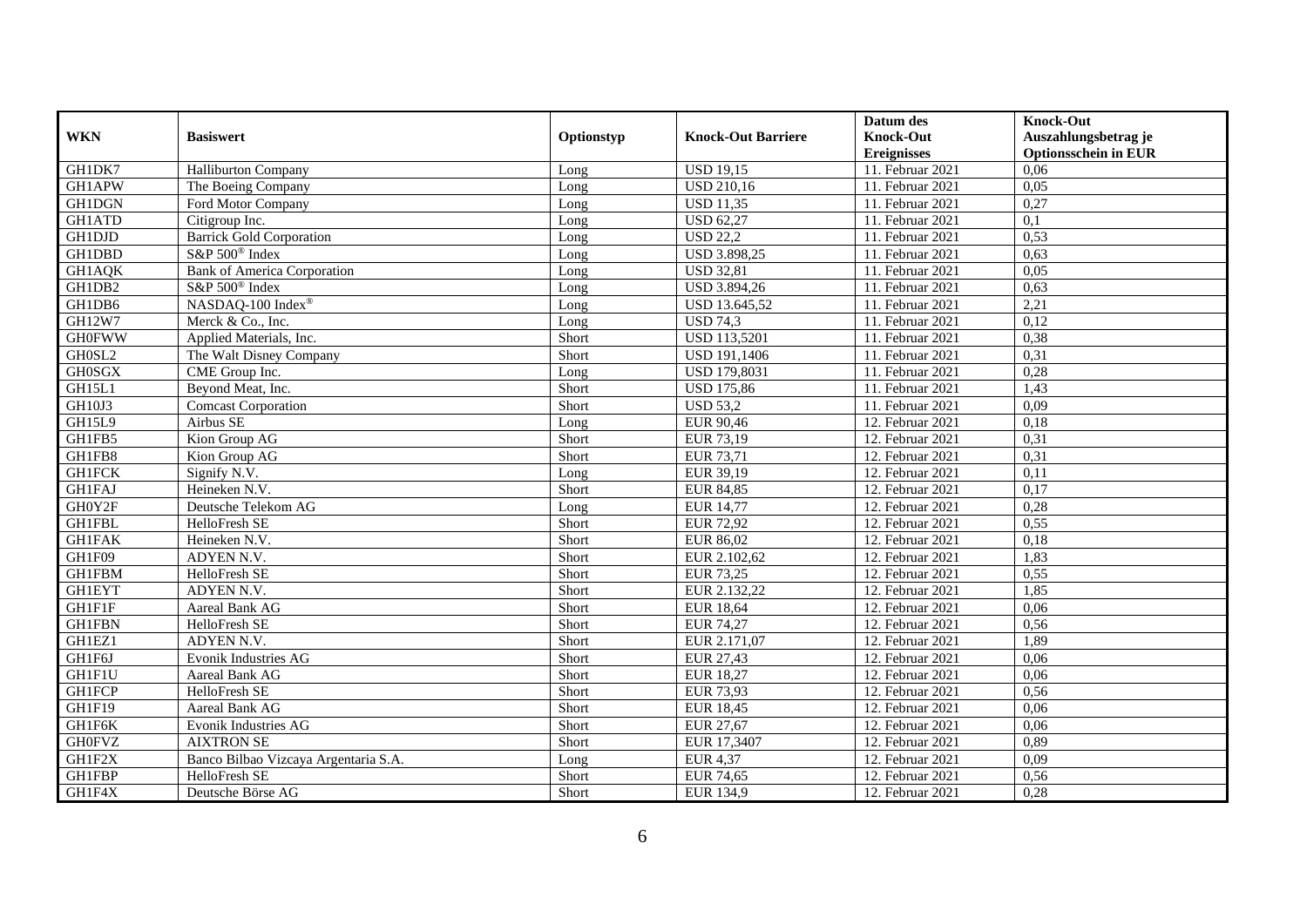|               |                                      |            |                           | Datum des          | <b>Knock-Out</b>            |
|---------------|--------------------------------------|------------|---------------------------|--------------------|-----------------------------|
| <b>WKN</b>    | <b>Basiswert</b>                     | Optionstyp | <b>Knock-Out Barriere</b> | <b>Knock-Out</b>   | Auszahlungsbetrag je        |
|               |                                      |            |                           | <b>Ereignisses</b> | <b>Optionsschein in EUR</b> |
| <b>GH1FBW</b> | HelloFresh SE                        | Short      | EUR 73,59                 | 12. Februar 2021   | 0,55                        |
| GH1F4R        | Deutsche Börse AG                    | Short      | EUR 134,25                | 12. Februar 2021   | 0,27                        |
| GH1F1A        | Accor S.A.                           | Long       | EUR 30,12                 | 12. Februar 2021   | 0,06                        |
| GH1F1X        | Aareal Bank AG                       | Short      | <b>EUR 18,08</b>          | 12. Februar 2021   | 0,06                        |
| GH1DA4        | FTSE 100 Index                       | Long       | GBP 6.510                 | 12. Februar 2021   | 1,43                        |
| GH1F7B        | ING Groep N.V.                       | Short      | <b>EUR 8,28</b>           | 12. Februar 2021   | 0,17                        |
| GH1F76        | ING Groep N.V.                       | Short      | <b>EUR 7,91</b>           | 12. Februar 2021   | 0,16                        |
| GH1F79        | ING Groep N.V.                       | Short      | <b>EUR 8,2</b>            | 12. Februar 2021   | 0,17                        |
| GH1F7A        | ING Groep N.V.                       | Short      | <b>EUR 7,99</b>           | 12. Februar 2021   | 0,16                        |
| GH1F77        | ING Groep N.V.                       | Short      | <b>EUR 8,06</b>           | 12. Februar 2021   | 0,16                        |
| GH1F78        | ING Groep N.V.                       | Short      | <b>EUR 7,84</b>           | 12. Februar 2021   | 0,16                        |
| GH1F7D        | ING Groep N.V.                       | Short      | EUR 8,13                  | 12. Februar 2021   | 0,17                        |
| <b>GH0FYG</b> | ASML Holding N.V.                    | Short      | EUR 490,9749              | 12. Februar 2021   | 0,95                        |
| GH0D0D        | <b>AIXTRON SE</b>                    | Short      | EUR 17,7048               | 12. Februar 2021   | 0,91                        |
| GH15L4        | Banco Bilbao Vizcaya Argentaria S.A. | Long       | <b>EUR 4,29</b>           | 12. Februar 2021   | 0,09                        |
| <b>GH1FBC</b> | Kion Group AG                        | Short      | EUR 74,23                 | 12. Februar 2021   | 0,31                        |
| GH17Z0        | Evotec AG                            | Short      | EUR 35,67                 | 12. Februar 2021   | 0,19                        |
| GH1F4S        | Deutsche Börse AG                    | Short      | EUR 136.21                | 12. Februar 2021   | 0,28                        |
| GH1F1B        | Aareal Bank AG                       | Short      | EUR 19,02                 | 12. Februar 2021   | 0,06                        |
| GH1EZ0        | Aegon N.V.                           | Short      | <b>EUR 3,67</b>           | 12. Februar 2021   | 0,07                        |
| <b>GH1DBP</b> | Koninklijke Ahold Delhaize N.V.      | Short      | EUR 23,33                 | 12. Februar 2021   | 0,05                        |
| GH0SE7        | ASML Holding N.V.                    | Short      | EUR 485,6328              | 12. Februar 2021   | 0,93                        |
| GH138F        | <b>Fraport AG</b>                    | Long       | EUR 46,06                 | 12. Februar 2021   | 0,09                        |
| GH0K3G        | Rheinmetall AG                       | Long       | EUR 84,8412               | 12. Februar 2021   | 0,24                        |
| <b>GH0HQY</b> | <b>AIXTRON SE</b>                    | Short      | EUR 17,4756               | 12. Februar 2021   | 0,9                         |
| <b>GH1FAW</b> | HelloFresh SE                        | Short      | <b>EUR 75,07</b>          | 12. Februar 2021   | 0,57                        |
| GH17XH        | Evotec AG                            | Short      | EUR 36,16                 | 12. Februar 2021   | 0,19                        |
| <b>GH1F1E</b> | Aareal Bank AG                       | Short      | <b>EUR 18,83</b>          | 12. Februar 2021   | 0,06                        |
| GH1F4V        | Deutsche Börse AG                    | Short      | EUR 135,56                | 12. Februar 2021   | 0,28                        |
| GH1F5X        | Sodexo S.A.                          | Long       | <b>EUR 74,42</b>          | 12. Februar 2021   | 0,15                        |
| <b>GH0BGP</b> | ASML Holding N.V.                    | Short      | EUR 482,8931              | 12. Februar 2021   | 0,93                        |
| GH1AP8        | <b>AIXTRON SE</b>                    | Short      | EUR 17,83                 | 12. Februar 2021   | 0,94                        |
| <b>GH1FAY</b> | HelloFresh SE                        | Short      | <b>EUR 75,55</b>          | 12. Februar 2021   | 0,57                        |
| GH17XP        | Evotec AG                            | Short      | <b>EUR 35,9</b>           | 12. Februar 2021   | 0,19                        |
| <b>GH0BHR</b> | ASML Holding N.V.                    | Short      | EUR 488,0409              | 12. Februar 2021   | 0,94                        |
| GH1DJ3        | ENI S.p.A.                           | Long       | <b>EUR 8,69</b>           | 12. Februar 2021   | 0,17                        |
| GH1F39        | ENI S.p.A.                           | Long       | <b>EUR 8,74</b>           | 12. Februar 2021   | 0,17                        |
| GH1F1G        | Capgemini SE                         | Short      | EUR 135,01                | 12. Februar 2021   | 0,42                        |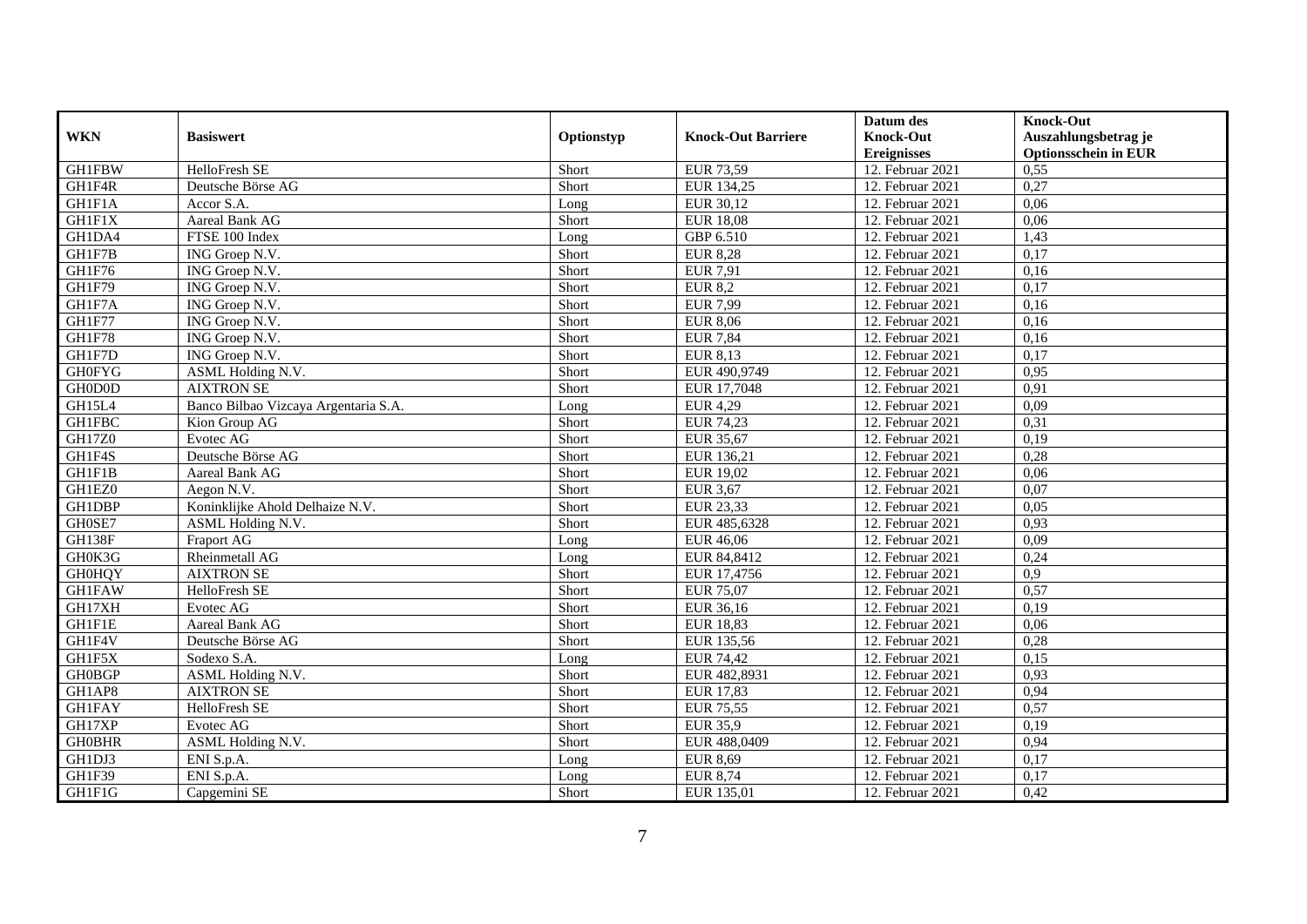|               |                                                            |            |                           | Datum des          | <b>Knock-Out</b>            |
|---------------|------------------------------------------------------------|------------|---------------------------|--------------------|-----------------------------|
| <b>WKN</b>    | <b>Basiswert</b>                                           | Optionstyp | <b>Knock-Out Barriere</b> | <b>Knock-Out</b>   | Auszahlungsbetrag je        |
|               |                                                            |            |                           | <b>Ereignisses</b> | <b>Optionsschein in EUR</b> |
| <b>GH0XRD</b> | $AEX-Index^{\circledR}$                                    | Short      | EUR 664,96                | 12. Februar 2021   | 0,13                        |
| GF9M27        | $AEX-Index^{\circledR}$                                    | Short      | EUR 668,495               | 12. Februar 2021   | 0,13                        |
| GF9M3W        | $AEX-Index^{\circledR}$                                    | Short      | EUR 667,302               | 12. Februar 2021   | 0,13                        |
| GF9M2Q        | $AEX-Index^{\circledR}$                                    | Short      | EUR 666,305               | 12. Februar 2021   | 0,13                        |
| GF9M1D        | AEX-Index®                                                 | Short      | EUR 669,189               | 12. Februar 2021   | 0,13                        |
| <b>GH1FCL</b> | Signify N.V.                                               | Long       | <b>EUR 38,97</b>          | 12. Februar 2021   | 0,11                        |
| <b>GH138E</b> | Fraport AG                                                 | Long       | EUR 45,83                 | 12. Februar 2021   | 0,09                        |
| GH1329        | <b>Bayer AG</b>                                            | Long       | EUR 53,34                 | 12. Februar 2021   | 0,15                        |
| GH0HR0        | <b>AIXTRON SE</b>                                          | Short      | EUR 18,0736               | 12. Februar 2021   | 0,93                        |
| GH1DA7        | FTSE 100 Index                                             | Long       | GBP 6.500                 | 12. Februar 2021   | 1,39                        |
| <b>GH1DEU</b> | Carrefour S.A.                                             | Long       | <b>EUR 14,44</b>          | 12. Februar 2021   | 0,28                        |
| <b>GH1FCM</b> | Signify N.V.                                               | Long       | EUR 38,76                 | 12. Februar 2021   | 0,11                        |
| <b>GH130X</b> | Airbus SE                                                  | Long       | EUR 89,56                 | 12. Februar 2021   | 0,17                        |
| GH1324        | <b>BASF SE</b>                                             | Long       | EUR 65,95                 | 12. Februar 2021   | 0,13                        |
| GH1F25        | AtoS                                                       | Long       | EUR 64,98                 | 12. Februar 2021   | 0,19                        |
| GH17YD        | CAC 40 <sup>®</sup> Index                                  | Long       | EUR 5.632,79              | 12. Februar 2021   | 1,09                        |
| <b>GH1AMJ</b> | CAC 40 <sup>®</sup> Index                                  | Long       | EUR 5.641,85              | 12. Februar 2021   | 1,1                         |
| GH15HR        | AXA S.A.                                                   | Long       | EUR 18,91                 | 12. Februar 2021   | 0,04                        |
| <b>GH1ABL</b> | ICE Brent Crude Oil Future (Generic Front Month<br>Future) | Long       | <b>USD 60,5</b>           | 12. Februar 2021   | 1,44                        |
| GF9M1P        | $AEX-Index^{\circledR}$                                    | Short      | EUR 670,196               | 12. Februar 2021   | 0,13                        |
| GH1APZ        | Austria Technologie & Systemtechnik AG                     | Long       | <b>EUR 25,68</b>          | 12. Februar 2021   | 0,98                        |
| GH1388        | EssilorLuxottica SA                                        | Short      | EUR 134,12                | 12. Februar 2021   | 0,26                        |
| GB7Q19        | EUR/JPY (WM-Fixing)                                        | Short      | JPY 127,3032              | 12. Februar 2021   | 0.94                        |
| GH0N3V        | <b>BNP</b> Paribas S.A.                                    | Short      | EUR 45,9946               | 12. Februar 2021   | 0,09                        |
| <b>GH138A</b> | EssilorLuxottica SA                                        | Short      | EUR 135,08                | 12. Februar 2021   | 0,27                        |
| <b>GH1EYL</b> | ABN AMRO Bank N.V.                                         | Short      | <b>EUR 8,68</b>           | 12. Februar 2021   | 0,27                        |
| GF5Y17        | ProSiebenSat.1 Media SE                                    | Short      | EUR 17,2943               | 12. Februar 2021   | 0,51                        |
| GH1373        | Fresenius Medical Care AG & Co. KGaA                       | Short      | EUR 60,36                 | 12. Februar 2021   | 0,12                        |
| GH1G4B        | ICE Brent Crude Oil Future (Generic Front Month<br>Future) | Long       | <b>USD 61</b>             | 12. Februar 2021   | 1,46                        |
| GH1GK2        | ICE Brent Crude Oil Future (Generic Front Month<br>Future) | Long       | <b>USD 61</b>             | 12. Februar 2021   | 1,46                        |
| <b>GH130Z</b> | Austria Technologie & Systemtechnik AG                     | Long       | EUR 25,33                 | 12. Februar 2021   | 0,96                        |
| GH1375        | Fresenius Medical Care AG & Co. KGaA                       | Short      | EUR 60,92                 | 12. Februar 2021   | 0,12                        |
| GH15TD        | EssilorLuxottica SA                                        | Short      | EUR 136,12                | 12. Februar 2021   | 0,27                        |
| GH1379        | Fresenius Medical Care AG & Co. KGaA                       | Short      | EUR 61,2                  | 12. Februar 2021   | 0,12                        |
| GH1372        | Fresenius Medical Care AG & Co. KGaA                       | Short      | EUR 60,64                 | 12. Februar 2021   | 0,12                        |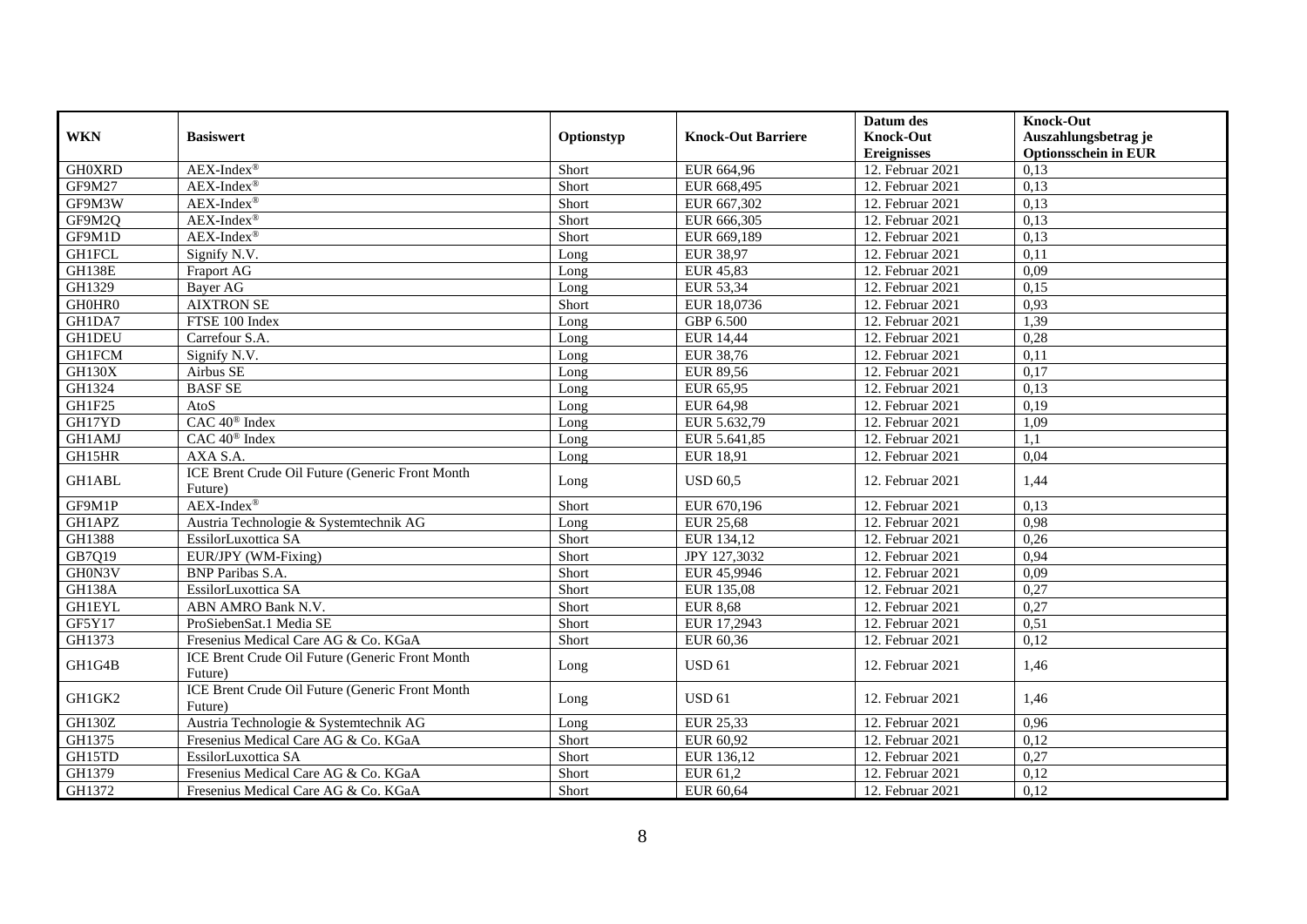|               |                                              |            |                           | Datum des          | <b>Knock-Out</b>            |
|---------------|----------------------------------------------|------------|---------------------------|--------------------|-----------------------------|
| <b>WKN</b>    | <b>Basiswert</b>                             | Optionstyp | <b>Knock-Out Barriere</b> | <b>Knock-Out</b>   | Auszahlungsbetrag je        |
|               |                                              |            |                           | <b>Ereignisses</b> | <b>Optionsschein in EUR</b> |
| GH15RU        | Fresenius SE & Co KGaA                       | Short      | <b>EUR 35,88</b>          | 12. Februar 2021   | 0,11                        |
| <b>GF8E97</b> | Crédit Agricole S.A.                         | Short      | EUR 10,8504               | 12. Februar 2021   | 0,21                        |
| GH1F33        | Crédit Agricole S.A.                         | Short      | <b>EUR 10,78</b>          | 12. Februar 2021   | 0,22                        |
| GF9M1T        | $AEX-Index^{\circledR}$                      | Short      | EUR 672,855               | 12. Februar 2021   | 0,13                        |
| GF9M0K        | $AEX-Index^{\circledR}$                      | Short      | EUR 673,881               | 12. Februar 2021   | 0,13                        |
| GF9M1V        | $AEX-Index^{\circledR}$                      | Short      | EUR 671,408               | 12. Februar 2021   | 0,13                        |
| GF6CR5        | EURO STOXX 50 <sup>®</sup> Index (Price EUR) | Short      | EUR 3.682,539             | 12. Februar 2021   | 0,72                        |
| GF9M0P        | $AEX-Index^{\circledR}$                      | Short      | EUR 674,585               | 12. Februar 2021   | 0,13                        |
| GF9WEJ        | $AEX-Index^{\circledR}$                      | Short      | EUR 672,212               | 12. Februar 2021   | 0,13                        |
| GF6CPG        | EURO STOXX 50 <sup>®</sup> Index (Price EUR) | Short      | EUR 3.684,764             | 12. Februar 2021   | 0,72                        |
| <b>GH108U</b> | The Procter & Gamble Company                 | Long       | <b>USD 127,43</b>         | 12. Februar 2021   | $\overline{0,2}$            |
| GH15RQ        | Fresenius SE & Co KGaA                       | Short      | EUR 36,05                 | 12. Februar 2021   | 0,11                        |
| GF7JTS        | American Express Company                     | Short      | <b>USD 129,2785</b>       | 12. Februar 2021   | 0,21                        |
| <b>GH1FBH</b> | Henkel AG & Co KGaA                          | Short      | EUR 87.04                 | 12. Februar 2021   | 0,18                        |
| GH1F1N        | Citigroup Inc.                               | Long       | <b>USD 63,56</b>          | 12. Februar 2021   | 0,1                         |
| GH1F8A        | Jack Henry & Associates, Inc.                | Long       | <b>USD 147,58</b>         | 12. Februar 2021   | 0,47                        |
| <b>GH1FAX</b> | HelloFresh SE                                | Short      | <b>EUR 76,08</b>          | 12. Februar 2021   | 0,57                        |
| GH1F34        | Beyond Meat, Inc.                            | Short      | <b>USD 178,04</b>         | 12. Februar 2021   | 1,45                        |
| <b>GH1FBU</b> | Gilead Sciences, Inc.                        | Long       | <b>USD 67,34</b>          | 12. Februar 2021   | 0,11                        |
| GF9LWJ        | Crédit Agricole S.A.                         | Short      | EUR 10,8764               | 12. Februar 2021   | 0,21                        |
| GH0HT7        | American Express Company                     | Short      | <b>USD 129,9889</b>       | 12. Februar 2021   | 0,21                        |
| <b>GH184Z</b> | Amazon.com. Inc.                             | Long       | USD 3.239,79              | 12. Februar 2021   | 0,77                        |
| GH1069        | Plug Power Inc                               | Long       | $\overline{$ USD 61,89    | 12. Februar 2021   | 4,59                        |
| GH1F7S        | Expedia Group, Inc.                          | Long       | <b>USD 148,34</b>         | 12. Februar 2021   | 0,36                        |
| GF8XVH        | The Walt Disney Company                      | Short      | <b>USD 192,8681</b>       | 12. Februar 2021   | 0,31                        |
| GH1F00        | <b>Ballard Power Systems Inc</b>             | Long       | <b>USD 35,88</b>          | 12. Februar 2021   | 2,69                        |
| GH1F2V        | Koninklijke D <sup>SM</sup> N.V.             | Short      | <b>EUR 145,88</b>         | 12. Februar 2021   | 0,3                         |
| GH1EY8        | Booking Holdings Inc.                        | Long       | USD 2.131,63              | 12. Februar 2021   | 0,34                        |
| GH1F8J        | Gilead Sciences, Inc.                        | Long       | <b>USD 66,58</b>          | 12. Februar 2021   | 0,11                        |
| GH1F0P        | <b>Ballard Power Systems Inc</b>             | Long       | <b>USD 35,58</b>          | 12. Februar 2021   | 2,66                        |
| GH1F6A        | Expedia Group, Inc.                          | Short      | <b>USD 150,05</b>         | 12. Februar 2021   | 0,38                        |
| GH1F94        | Gilead Sciences, Inc.                        | Long       | <b>USD 66,96</b>          | 12. Februar 2021   | 0,11                        |
| <b>GH1EZM</b> | <b>BIOGEN INC.</b>                           | Short      | <b>USD 276,17</b>         | 12. Februar 2021   | 0,09                        |
| <b>GH1F1V</b> | Alibaba Group Holding Limited                | Long       | <b>USD 267,04</b>         | 12. Februar 2021   | 0,64                        |
| GH17ZX        | Autodesk, Inc.                               | Long       | <b>USD 298,23</b>         | 12. Februar 2021   | 0,94                        |
| GH0G11        | Applied Materials, Inc.                      | Short      | <b>USD 114,8918</b>       | 12. Februar 2021   | 0,39                        |
| <b>GH1FBK</b> | Halliburton Company                          | Long       | <b>USD 19,99</b>          | 12. Februar 2021   | 0,06                        |
| <b>GH1EZG</b> | Peloton Interactive Inc.                     | Short      | <b>USD 147,19</b>         | 12. Februar 2021   | 1,35                        |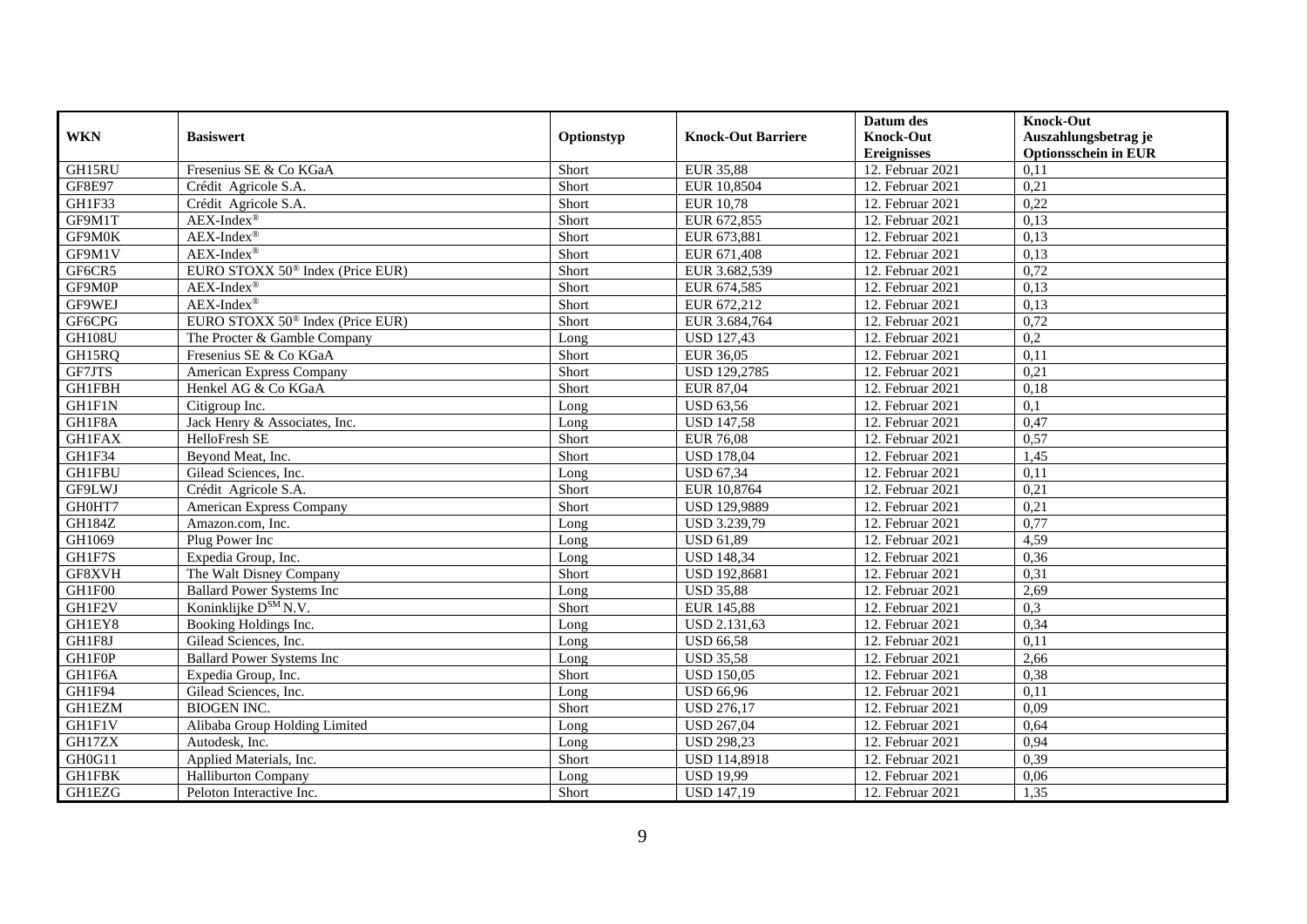|               |                                                            |            |                           | Datum des          | <b>Knock-Out</b>            |
|---------------|------------------------------------------------------------|------------|---------------------------|--------------------|-----------------------------|
| <b>WKN</b>    | <b>Basiswert</b>                                           | Optionstyp | <b>Knock-Out Barriere</b> | <b>Knock-Out</b>   | Auszahlungsbetrag je        |
|               |                                                            |            |                           | <b>Ereignisses</b> | <b>Optionsschein in EUR</b> |
| GH1F5R        | Honeywell International Inc.                               | Short      | <b>USD 202,45</b>         | 12. Februar 2021   | 0,34                        |
| GH1F8G        | ING Groep N.V.                                             | Short      | <b>EUR 8,35</b>           | 12. Februar 2021   | 0,17                        |
| <b>GH183Z</b> | <b>Automatic Data Processing</b>                           | Long       | <b>USD 166</b>            | 12. Februar 2021   | 0,26                        |
| <b>GH182L</b> | AbbVie Inc.                                                | Long       | <b>USD 103,25</b>         | 12. Februar 2021   | 0,24                        |
| <b>GH1FAB</b> | Johnson & Johnson                                          | Long       | <b>USD 166,25</b>         | 12. Februar 2021   | 0,27                        |
| <b>GH1DJC</b> | <b>Barrick Gold Corporation</b>                            | Long       | <b>USD 22,09</b>          | 12. Februar 2021   | 0,53                        |
| GH1F9S        | Johnson & Johnson                                          | Long       | <b>USD 164,55</b>         | 12. Februar 2021   | 0,27                        |
| GH1EY9        | <b>Newmont Corporation</b>                                 | Long       | <b>USD 58,8</b>           | 12. Februar 2021   | 0,27                        |
| GH1F3T        | Chevron Corporation                                        | Long       | $USD\overline{91,53}$     | 12. Februar 2021   | 0,15                        |
| <b>GH1FAU</b> | JPMorgan Chase & Co.                                       | Short      | <b>USD 140,34</b>         | 12. Februar 2021   | 0,24                        |
| <b>GH1EZT</b> | <b>Newmont Corporation</b>                                 | Long       | <b>USD 58,12</b>          | 12. Februar 2021   | 0,27                        |
| <b>GH1FAE</b> | Johnson & Johnson                                          | Long       | <b>USD 165.4</b>          | 12. Februar 2021   | 0,27                        |
| <b>GH1EZF</b> | <b>Newmont Corporation</b>                                 | Long       | <b>USD 58,46</b>          | 12. Februar 2021   | 0,27                        |
| GH1EY7        | <b>Newmont Corporation</b>                                 | Long       | <b>USD 57,77</b>          | 12. Februar 2021   | 0,27                        |
| GH0N7C        | <b>CVS Health Corporation</b>                              | Short      | <b>USD 74,3172</b>        | 12. Februar 2021   | 0,12                        |
| GH1F2T        | Baidu, Inc.                                                | Long       | <b>USD 303,3</b>          | 12. Februar 2021   | 0,96                        |
| GH1F2H        | <b>Bank of America Corporation</b>                         | Long       | <b>USD 33,1</b>           | 12. Februar 2021   | 0,05                        |
| GH1F2U        | Baidu, Inc.                                                | Long       | <b>USD 300,85</b>         | 12. Februar 2021   | 0,95                        |
| GH1F2W        | Baidu, Inc.                                                | Long       | <b>USD 308,19</b>         | 12. Februar 2021   | 0,98                        |
| GH1F2Y        | Baidu, Inc.                                                | Long       | <b>USD 305,75</b>         | 12. Februar 2021   | 0,97                        |
| GH1F2S        | Baidu, Inc.                                                | Long       | <b>USD 310,64</b>         | 12. Februar 2021   | 0,99                        |
| GH1F0M        | ABN AMRO Bank N.V.                                         | Short      | EUR 8,79                  | 12. Februar 2021   | 0,27                        |
| GH15KD        | Autodesk, Inc.                                             | Long       | <b>USD 295,82</b>         | 12. Februar 2021   | 0,93                        |
| <b>GH1EZU</b> | Peloton Interactive Inc.                                   | Short      | <b>USD 148,05</b>         | 12. Februar 2021   | 1,36                        |
| <b>GH138Y</b> | Fielmann AG                                                | Long       | <b>EUR 70,76</b>          | 12. Februar 2021   | 0.13                        |
| GF9M16        | AEX-Index®                                                 | Short      | EUR 676,638               | 12. Februar 2021   | 0,13                        |
| <b>GH138C</b> | Fraport AG                                                 | Long       | EUR 45,35                 | 12. Februar 2021   | 0,09                        |
| GF9M11        | $AEX-Index^{\circledR}$                                    | Short      | EUR 675,875               | 12. Februar 2021   | 0,13                        |
| <b>GHOUVM</b> | Beyond Meat, Inc.                                          | Short      | <b>USD 180,79</b>         | 12. Februar 2021   | 1,45                        |
| GH1DHW        | General Electric Company                                   | Short      | $\overline{$ USD 11,71    | 12. Februar 2021   | 0,4                         |
| GF064U        | The Procter & Gamble Company                               | Long       | <b>USD 126,7371</b>       | 12. Februar 2021   | 0,19                        |
| GH0N2B        | Applied Materials, Inc.                                    | Short      | <b>USD 116,1719</b>       | 12. Februar 2021   | 0,39                        |
| GF4504        | Nvidia Corporation                                         | Short      | USD 610,9443              | 12. Februar 2021   | 2,6                         |
| <b>GH1FAZ</b> | JPMorgan Chase & Co.                                       | Short      | <b>USD 141,12</b>         | 12. Februar 2021   | 0,24                        |
| <b>GH0FXW</b> | ASML Holding N.V.                                          | Short      | EUR 493,2856              | 12. Februar 2021   | 0,95                        |
| GH1G4A        | ICE Brent Crude Oil Future (Generic Front Month<br>Future) | Short      | <b>USD 61,5</b>           | 12. Februar 2021   | 1,57                        |
| GH0G08        | BNP Paribas S.A.                                           | Short      | EUR 46,3217               | 12. Februar 2021   | 0,09                        |